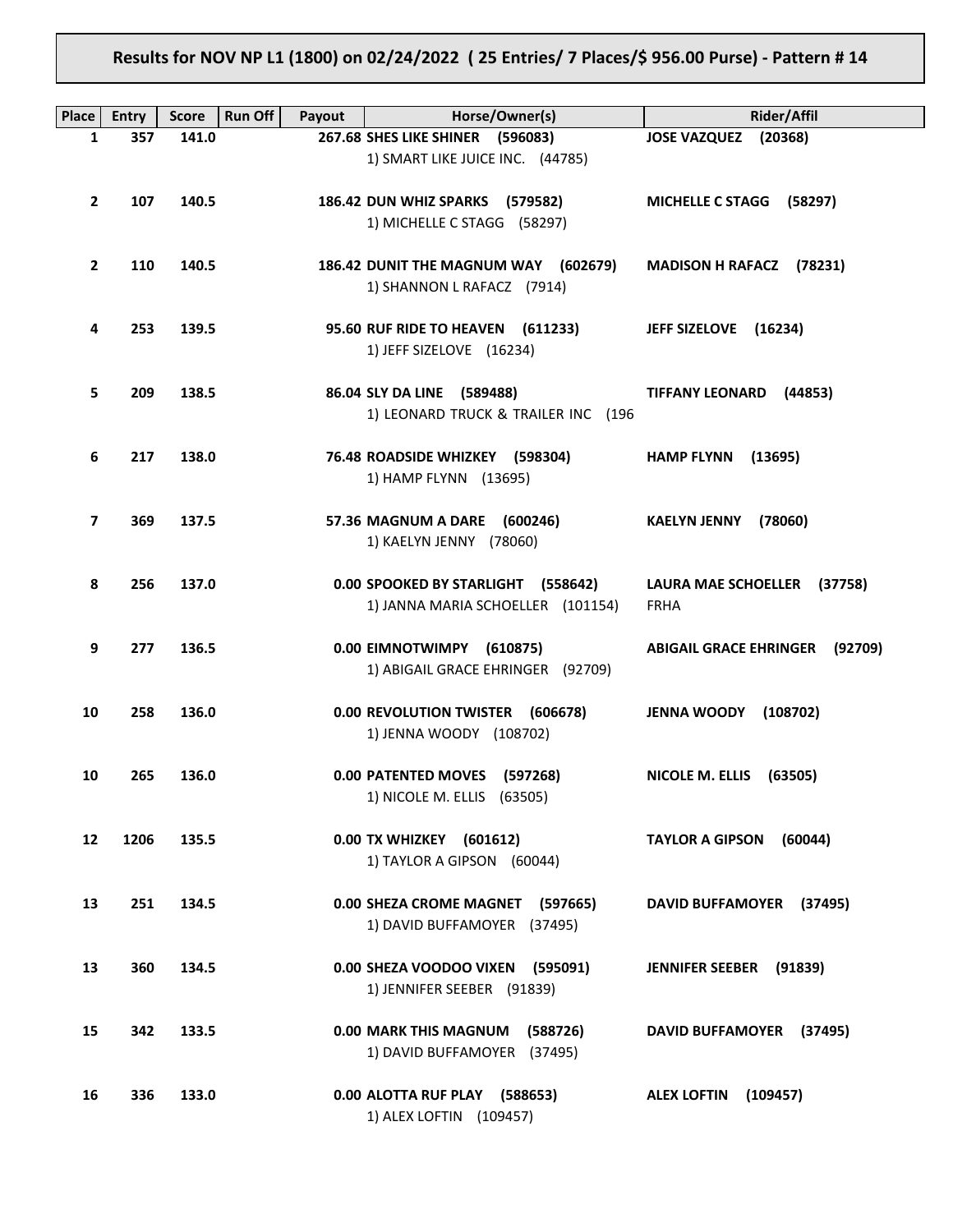| 17 | 206 | 132.0       | 0.00 BAYBRIGHTSIDE (599603)<br>1) SHAWNA E PELLETIER (90456)                             | (90456)<br><b>SHAWNA E PELLETIER</b>                |
|----|-----|-------------|------------------------------------------------------------------------------------------|-----------------------------------------------------|
| 17 | 268 | 132.0       | 0.00 LIL JOE POP (582117)<br>1) ANGELO C BERRETTINI (2801)<br>2) JAN E BERRETTINI (8087) | <b>ANGELO C BERRETTINI</b><br>(2801)<br><b>FRHA</b> |
| 19 | 137 | 127.0       | 0.00 MADE BY THE MOB (604258)<br>1) MATT MURPHY (60527)                                  | <b>MATT MURPHY</b><br>(60527)                       |
| 20 | 364 | 122.5       | 0.00 NOT DUNN DREAMIN (604716)<br>1) KARIE L TUCKER (53061)                              | <b>RUSSELL FLINT</b><br>(63173)                     |
| 21 | 102 | 0.0         | 0.00 JUICEPOWER (595329)<br>1) STEPHANIE A SOARES-ROBERTS (5574 FRHA                     | STEPHANIE A SOARES-ROBERTS<br>(55746                |
| 21 | 124 | 0.0         | 0.00 WALLY WONKA (598507)<br>1) TIM ROPER (61193)                                        | <b>INDY ROPER (61195)</b>                           |
| 21 | 245 | 0.0         | 0.00 MAGNIFICENT SIX (603425)<br>1) JEANNE RITT (103761)                                 | <b>JEANNE RITT</b><br>(103761)                      |
| 21 | 298 | 0.0         | 0.00 STEP IT UP DOCTOR (600967)<br>1) SOFIA L TIECHE (500600)                            | SOFIA L TIECHE (500600)                             |
| 25 |     | 304 Scratch | 0.00 WHIZKEY N PEPPY (657081)<br>1) KRISTINA KEENAN-HALL (26254)                         | <b>KRISTINA KEENAN-HALL</b><br>(26254)              |

Show Secretary: